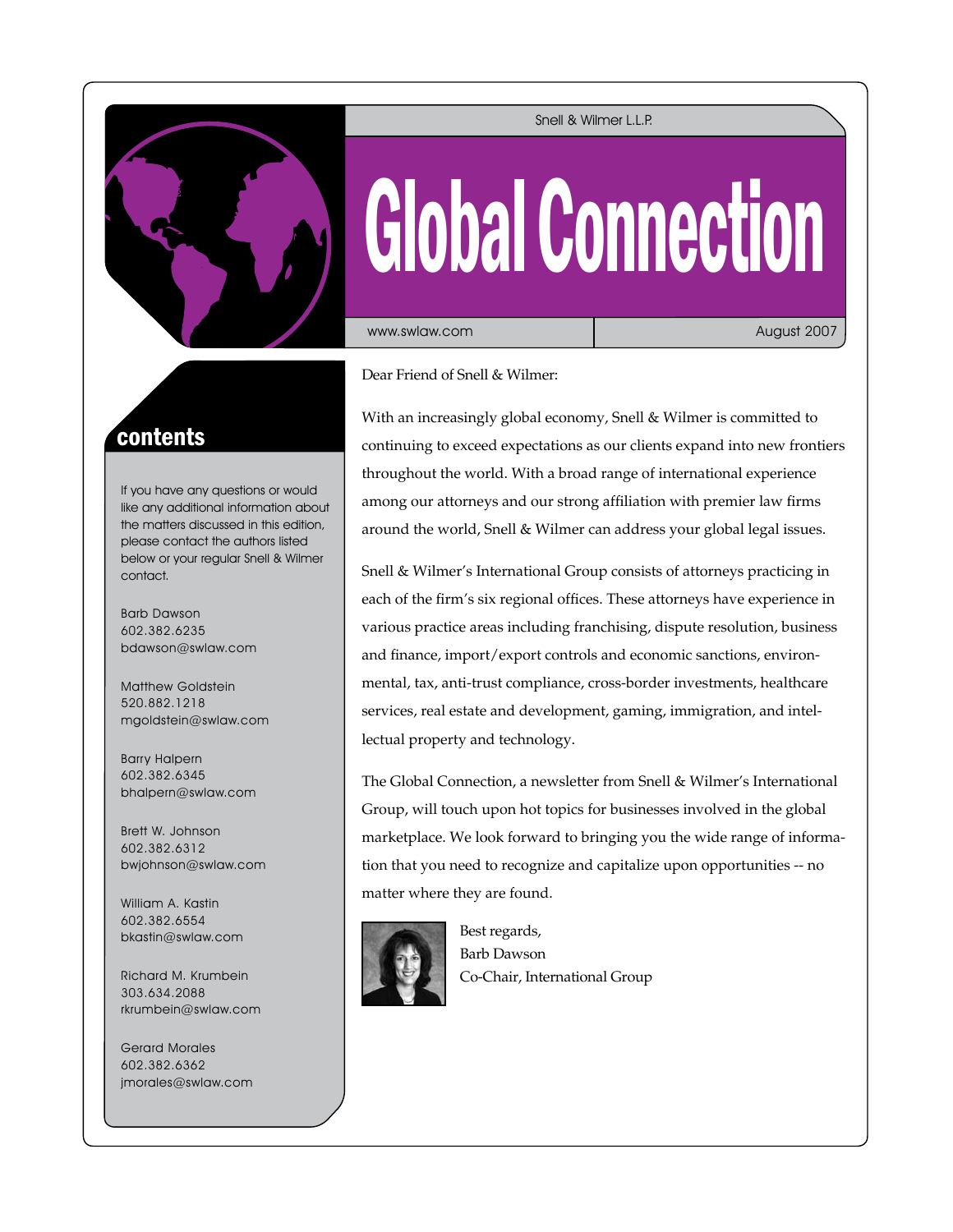## Entering Global Markets Without Violating U.S. Law

Understanding the Foreign Corrupt Practices Act's Anti-Bribery Provisions



Brett W. Johnson

A business that cannot compete in a global economy has very limited prospects. However, sending representatives to develop international

business can only succeed if their efforts do not violate the anti-bribery provisions of the Foreign Corrupt Practices Act ("FCPA").

The FCPA was passed in 1977 in response to multiple disclosures of large U.S. companies making questionable or illegal payments to foreign government officials, politicians, or political parties. Although the FCPA has generated relatively few actions, at the end of June 2007 there were a flurry of investigations and admissions of FCPA violations.

- On June 29, 2007, a former Senior Officer of Schnitzer Steel Industries pled guilty to violating the FCPA by making payments to senior Chinese government officials over a 10-year period. His criminal sentence is pending;
- On June 22, 2007, the FBI arrested a Senior Executive of Pacific Consolidated Industries, LP for allegedly making payments to a United Kingdom Ministry of Defense Official;
- On June 26, 2007, it was reported that the U.S. Department of Justice has opened investigations against Britain's BAE in regard to payments to Prince Bandar bin Sultan – the Saudi Ambassador to the U.S.;
- On June 25, 2007, Global Santa Fe Corporation announced that it is conducting an internal investigation, with the assistance of outside counsel, into possible FCPA violations in regard to its Nigerian operations; and
- On June 28, 2007, Global Industries, Ltd., announced that is also conducting an internal investigation through an audit committee into possible FCPA violations in regard to its West African operations.

The anti-bribery provision is the basis of the majority of law enforcement investigations under the FCPA. The anti-bribery provision prohibits any offer, payment, promise to pay, or authorization to pay any money, gift, or anything of value to any foreign official, foreign political party, or candidate for (i) influencing any act, or failure to act, in the official capacity of that foreign official or party, or (ii) inducing the foreign official or party to use influence to affect a decision of foreign government or agency, in order to obtain or retain business for anyone, or direct business to anyone. These prohibitions are equally applicable to prohibited benefits provided to officials of public international organizations, such as the United Nations, International Telecommunications Union, or World Trade Organization.

However, the FCPA does not apply when a payment is to merely "facilitate" or "expedite" the performance of a "routine" governmental action. This often litigated "caveat" could be the subject of a separate article. But, as a general matter, this caveat recognizes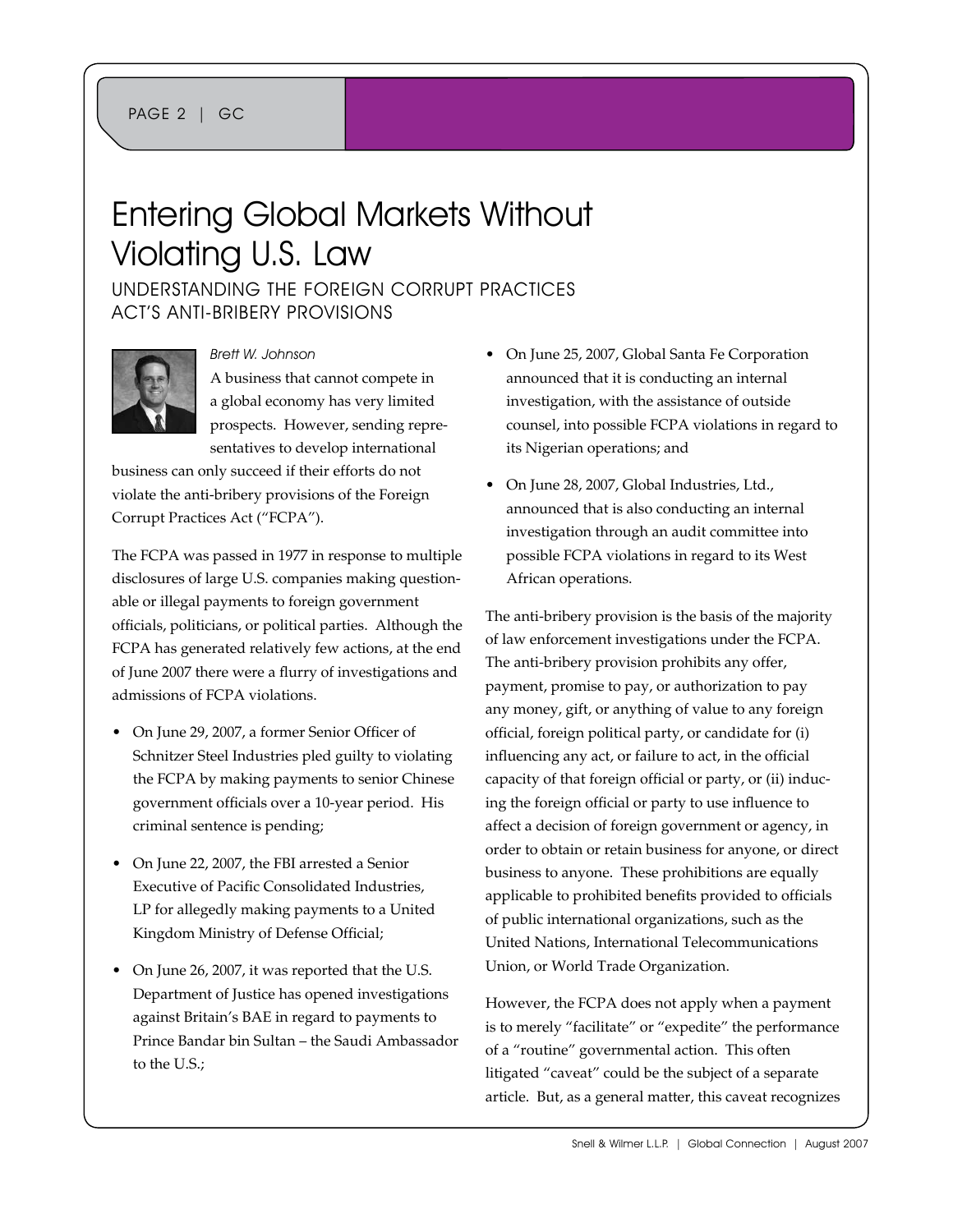## PAGE 3 | GC

that graft is so common in many countries that U.S. companies could not do business if they were prohibited from not making payments to facilitate routine services: U.S. companies can, for instance, pay a "gratuity" to the telephone serviceman, who may be a government employee in some countries, to connect the businesses phone lines.

The issue of business gifts poses special concerns under the FCPA. Unlike in the U.S., it is customary in many countries to exchange gifts in appreciation for hospitality and continued business goodwill. However, before giving a gift, it is wise to determine whether the gesture would be subject to FCPA sanctions. For example, under the U.S. Joint Ethics Regulations, which governs U.S. officials, a written determination is made by "Ethics Counsel" before a significant gift is made to any individual or organization (whether domestic or foreign).

One of the deadliest traps under the FCPA is the use of foreign agents or "middlemen." It is sometimes necessary and often helpful to engage local representatives to navigate the customs and bureaucracy of a foreign country. However, an agent's request for a sizable commission, the "commission" should be a "red flag." If a large commission is requested, it is quite possible that a part will end up as a payoff to a foreign government official. Foreign agents

must be carefully selected, screened and supervised. Any agreements with the foreign agent must be clearly written describing the specific services to be performed and forbid any conduct that would be considered a violation of the FCPA.

The penalties for violating the FCPA are severe, including significant fines (up to \$2,000,000) and prison time (up to five years) for the individuals involved. In addition, any FCPA sanction may lead to the U.S. Company's debarment from obtaining government contracts or grants. Individuals disciplined under the FCPA may be barred from obtaining export licenses and participating in the securities business. It is also important to remember that the FCPA is distinct from any foreign laws that may have been violated in a prohibition transaction. Violating local laws may lead to criminal prosecution with draconian penalties, including imprisonment and massive forfeitures.

Before entering the global market, take into account the applicable U.S. and foreign laws. The FCPA is just one important component of the international anti-fraud enforcement regime. The careful selection of foreign agents, well prepared company policies, and proper training and supervision can minimize the risk of unintended liability expense under U.S. and foreign law.

# Extra-Territorial Application of United States Labor Law and Cross-Border Employers



Employer is a Texas corporation which performs services for its customers in the United States and, through

its subsidiaries, in Mexico. Employee is a Mexican

Gerard Morales

citizen, authorized to work in the United States, and employed by Employer in Texas. Employee's work is performed both in the United States and in Mexico. While performing services in Mexico, Supervisor, also a Mexican citizen, asked Employee about Union's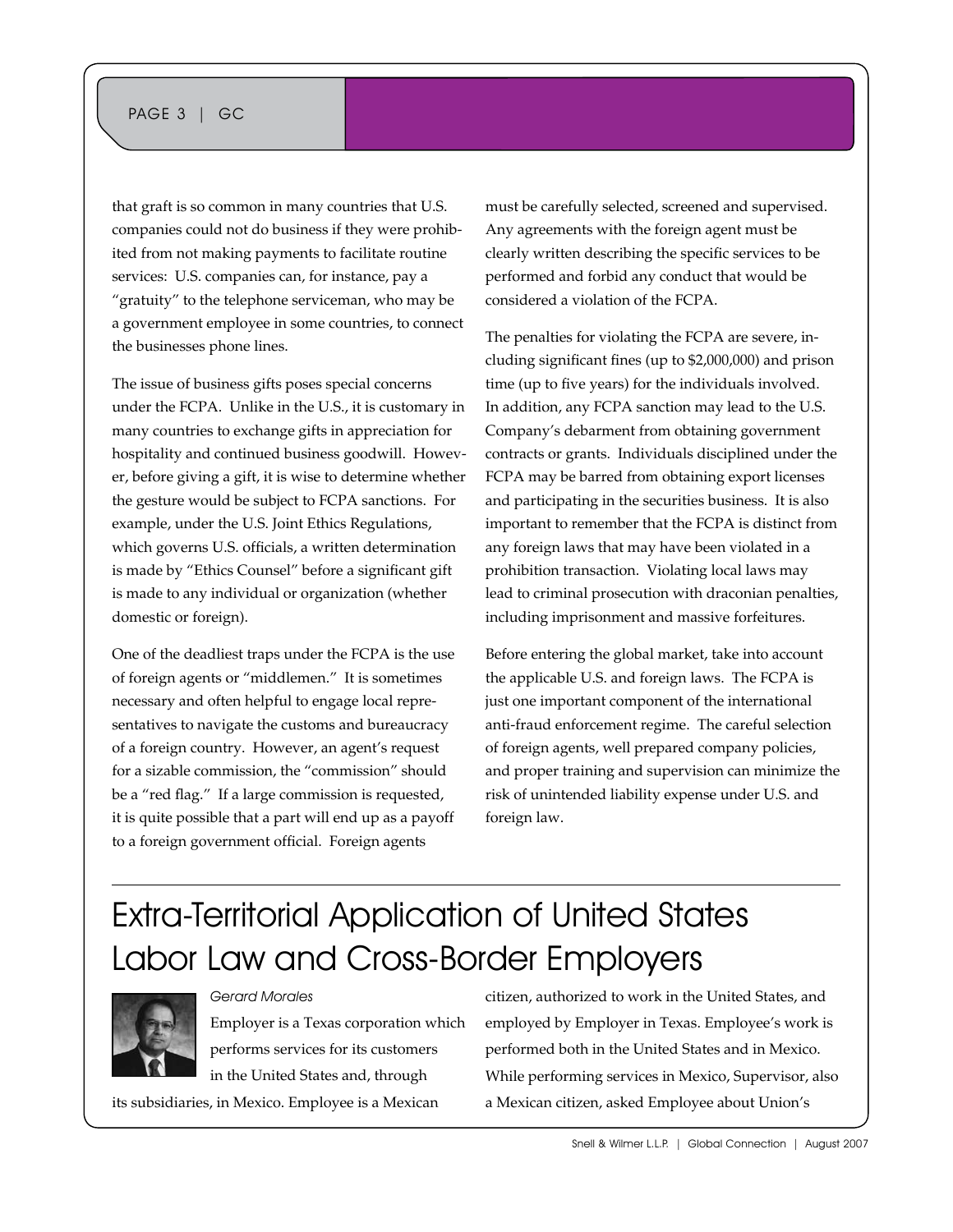## PAGE 4 | GC

efforts to organize Employer's employees in Texas. During the conversation, Supervisor also made statements which could be interpreted as veiled threats that Employee could lose his job, if he was to become involved with and/or support the Union.

The Union has filed unfair labor practice charges against the Employer with the National Labor Relations Board (NLRB) Regional Office in Texas. There is no dispute that Supervisor is an agent of Employer and that the statements, if made in the United States, would constitute unfair labor practices. However, Employer argues that since the conduct in question took place in Mexico, and since both Supervisor and Employee are Mexican citizens, the NLRB should dismiss the Union's charges. In sum, Employer maintains that Supervisor's statements could not constitute unfair labor practices in the United States since they were made in Mexico.

This scenario is becoming more frequent with the growth of cross-border business.

In determining whether to exercise its jurisdiction, when the conduct in question occurred outside of the United States, the NLRB applies the "effects test." Under this test, the NLRB would not regulate conduct occurring outside the United States if:

- 1. All of the conduct occurred outside of the Unites States, and
- 2. The conduct causes no effects within the United States, or
- 3. Even if the conduct causes effects within the United States, asserting NLRB jurisdiction would "create a serious risk of interference with a foreign nation's ability independently to regulate its own commercial affairs."

In the scenario described above, the NLRB is likely to find that unfair labor practices were committed. Although all of the conduct occurred outside the United States, the main effect of the statements (intimidation and threats) would be "principally felt" in the United States, since the employment relationship exists there. Further, the NLRB's remedial order with respect to those violations would have "no demonstrable extra-territorial effect," that is, it would not interfere with the application of Mexican law.

Employers whose United States based employees perform work both within and outside the United States should recognize that statements and conduct directed to such employees by the Employer's agents could become the subject of prosecution by the NLRB, even if such conduct occurs outside of the United **States**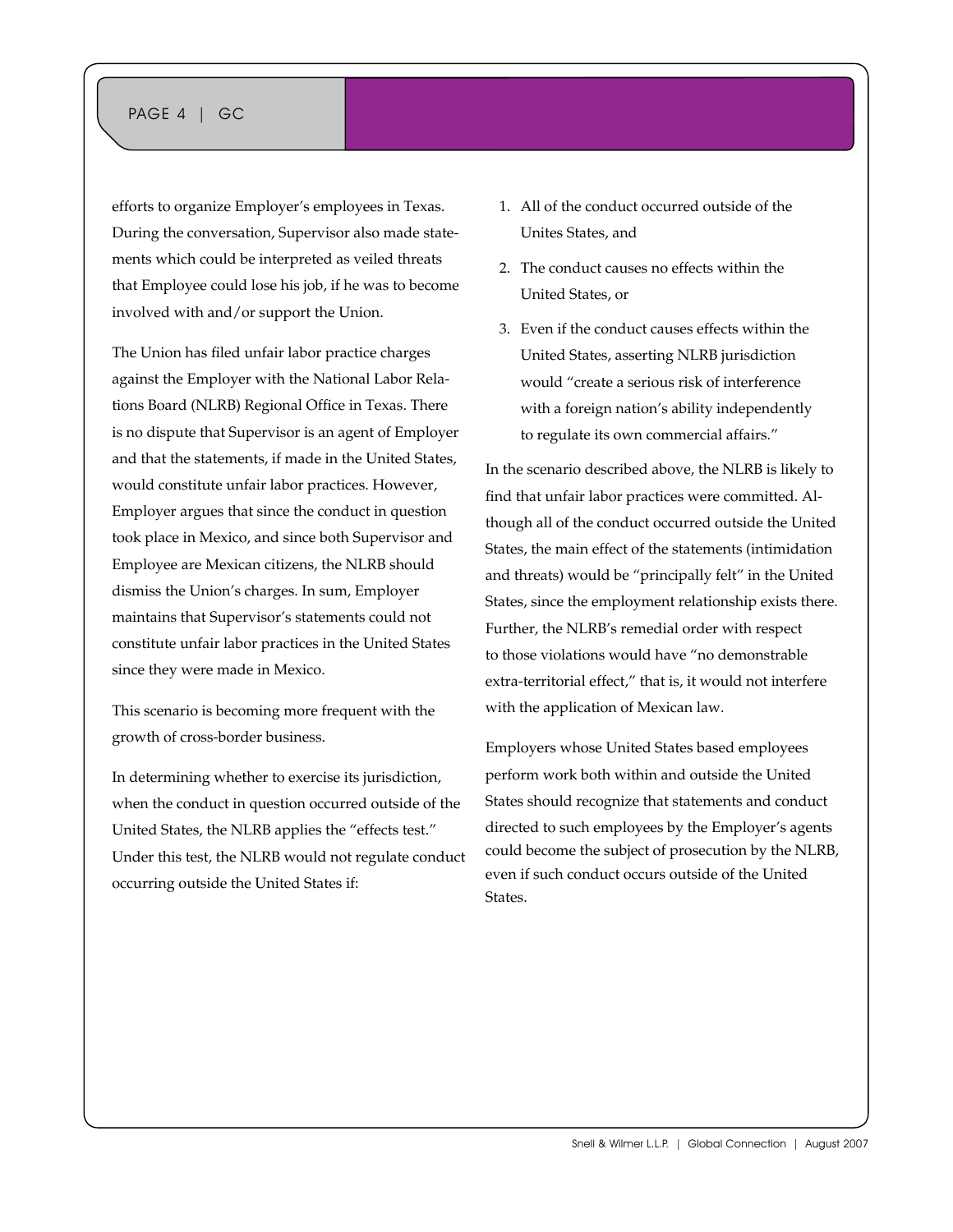## PAGE 5 | GC

## Multiple Regulations Multiply Risk



#### Matthew Goldstein

Violations of export controls and economic sanctions regulations can result in substantial civil and criminal penalties, including crippling fines,

imprisonment of responsible individuals, and revocation of export licenses. Among other things, these laws and regulations restrict the transfer of various domestic origin products, information on technology in the U.S. and abroad, and the provision of services to certain countries, foreign nationals, and designated entities.

There are three primary sources of laws and regulations for export controls:

- 1. The Export Administration Act, implemented through the Export Administration Regulations ("EAR") and administered by the Department of Commerce Bureau of Industry and Security. The EAR controls the export of products, technology, and software with commercial or military applications (i.e., "dual use" items).
- 2. The Arms Export Controls Act, implemented through the International Traffic in Arms Regulations ("ITAR") and administered by the Department of State Directorate of Defense Trade Controls. The ITAR controls the export of articles designed, developed, adapted, modified, used, repaired, or manufactured for military or defense purposes, technical

data regarding such articles, and technical assistance related to such articles, known as "defense services."

3. The Trading with the Enemy Act, Iran Sanctions Act, and other comprehensive embargoes and limited sanctions programs, primarily implemented through the Foreign Assets Control Regulations ("OFAC Regulations") and administered by the Department of Treasury Office of Financial Assets Control.

While separate export controls are also administered by the Department of Energy, Nuclear Regulatory Commission, Drug Enforcement Administration, Department of Agriculture, Food and Drug Administration, and other U.S. agencies, the EAR, ITAR, and OFAC Regulations are the most regularly encountered sources of control. They apply to a wide range of activities beyond what one may typically consider an export.

It may be the case that more than one of these controls applies to a company. For example, it is not uncommon for a company's product line to include commercial and military items subject to both the EAR and ITAR. Also, various transactions requiring a license under the EAR and ITAR may further require a license under the OFAC Regulations. There are even situations where a license is required under the OFAC Regulations even when none is required under the EAR or ITAR. Accordingly, companies must be mindful of each source of export control when engaging in exports of items and exchanges of information on technology.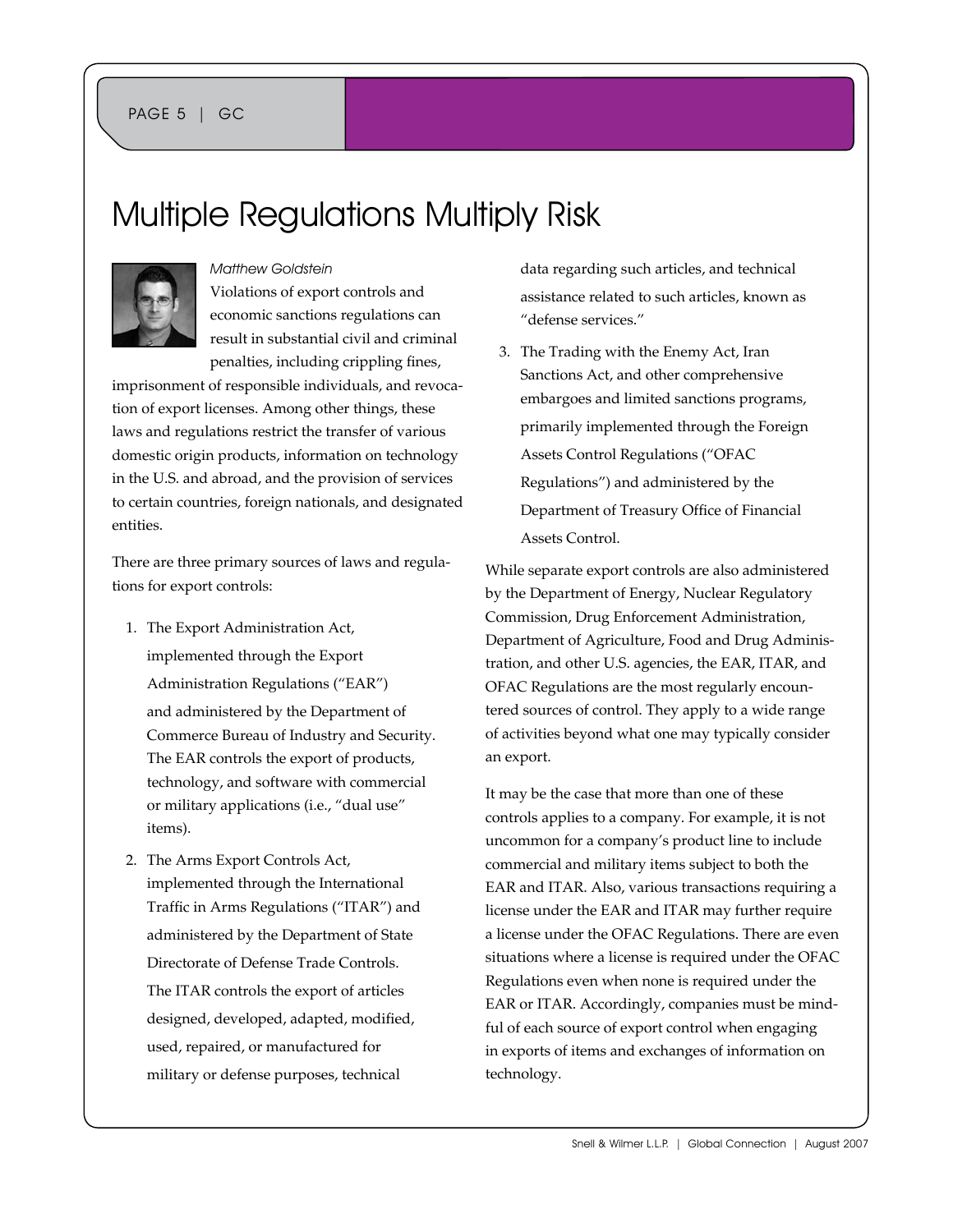## Tax Exempt Interest Income for Foreign Partners of Lenders



Bill Kastin

**Summary:** The IRS issued final regulations under Code §§871 and 881 clarifying the "portfolio interest exemption" with respect to interest

income earned by partnerships with foreign partners. The final regulations provide that the "10% limitation" is applied at the partner (as opposed to the partnership) level. Therefore, if a foreign partner of a lender owns, on a look-through basis, less than 10% of a borrower, then distributions of portfolio interest income received from the borrower qualify for the portfolio interest exemption and will not be subject to the 30% withholding tax that may otherwise apply.

**Background Regarding Interest Income:** In general, foreign payees are subject to a 30% withholding tax on "fixed or determinable" U.S. source interest income that is not effectively connected with a U.S. trade or business. An exception to this general rule is that, irrespective of the application of any tax treaty, interest that qualifies as "portfolio interest" is exempt from this 30% withholding tax.

However, the portfolio interest exemption is not available if the foreign payee owns (i) 10% or more of the total combined voting power of all classes of stock of a corporate-borrower or (ii) 10% or more of the capital or profits interest of a partnership-borrower.

**The Need for Clarification:** Prior to the issuance of the final regulations, it was unclear how the portfolio interest exemption applied to payments made with respect to a debt obligation held by a partnership with foreign partners. Specifically, did the 10% limitation apply to the partnership or the partners?

Example: Four unrelated foreign partners each own 25% of Partnership. Partnership both (i) owns 20% of Borrower, and (ii) lends money to Borrower. With respect to the interest paid on the loan:

- If the 10% limitation is applied at the partnership level, then none of the interest would qualify for the portfolio interest exemption because Partnership owns 10% or more of Borrower (in this case 20%). As a result, all of such interest would be subject to the 30% withholding tax (or lower applicable treaty rate).
- If the 10% limitation is applied at the partner level, then all of the interest would qualify for the portfolio interest exemption because none of the foreign partners indirectly owns a 10% or greater interest in Borrower (in this case, on a look-through basis, each foreign partner indirectly owns 5% of Borrower). As a result, none of such interest would be subject to the 30% withholding tax.

**Final Regulations:** The final regulations clarify that the 10% limitation is applied at the partner (as opposed to the partnership) level. Accordingly, if the partnership lender receives portfolio interest, the 10% limitation is applied to each of the partnership's foreign partners based upon each foreign partner's indirect interest in the borrower on a "look-through" basis. The flow chart below illustrates this analysis.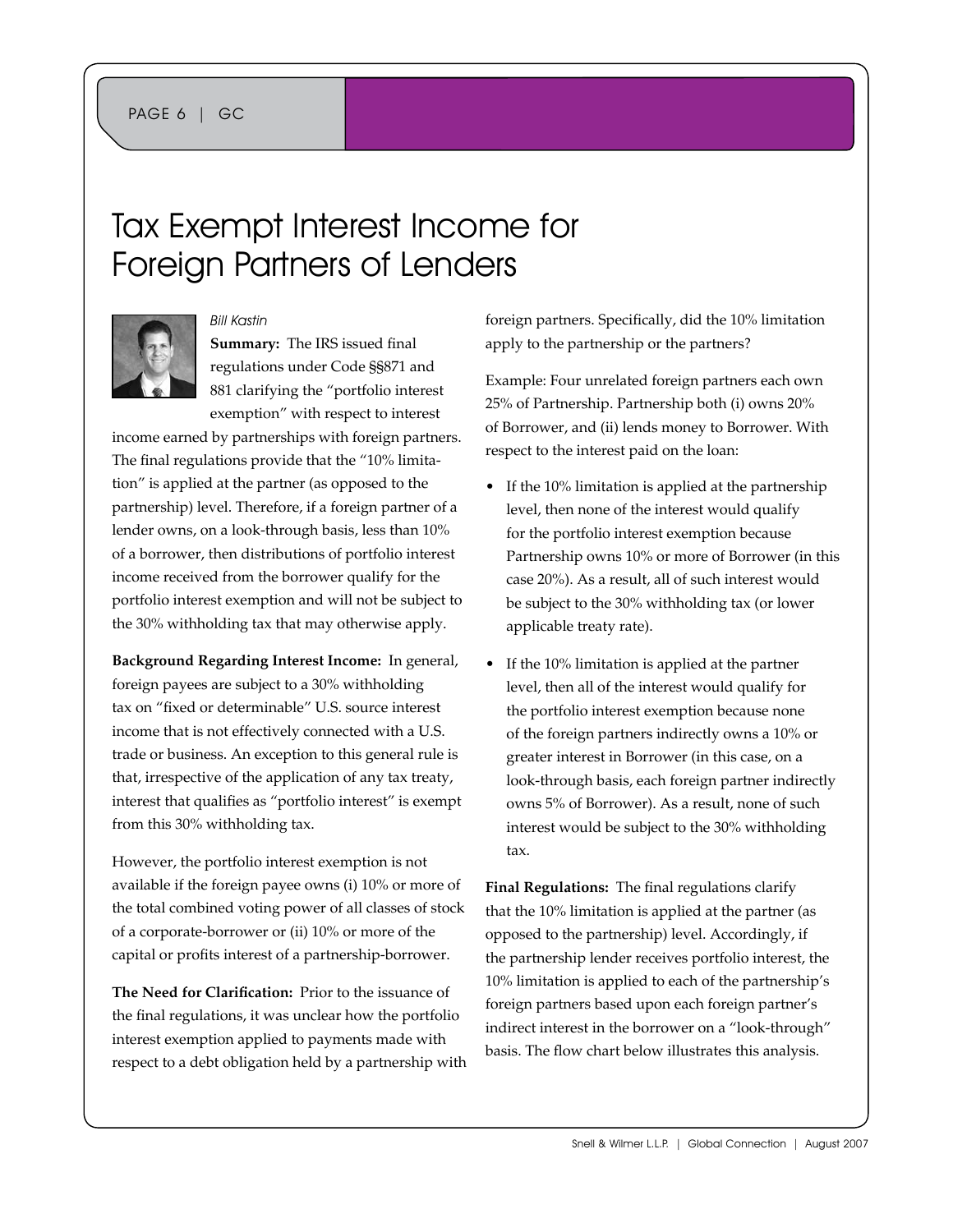To ensure compliance with Treasury Regulations governing written tax advice, please be advised that any tax advice included in this communication is not intended, and cannot be used, for the purpose of (i)

avoiding any federal tax penalty or (ii) promoting, marketing, or recommending any transaction or matter to another person.



# International Traffic In Arms Regulations



#### Matthew Goldstein

Together with the Arizona U.S. Export Assistance Center and JPMorgan Chase Vastera, Snell & Wilmer

L.L.P. presented a one-day seminar on "Complying with the International Traffic in Arms Regulations (ITAR) in the Invigorated Post-9/11 Enforcement Environment". The seminar was held on June 12,

2007 at the Orange Tree Resort in Scottsdale, Arizona and covered such topics as: an overview of United States export controls, obligations of the Board of Directors under the United States Sentencing Commission Guidelines, and industry best practices. The event was a great success with over 100 area business representatives in attendance and a full day of questions, answers, and networking between small and large companies.